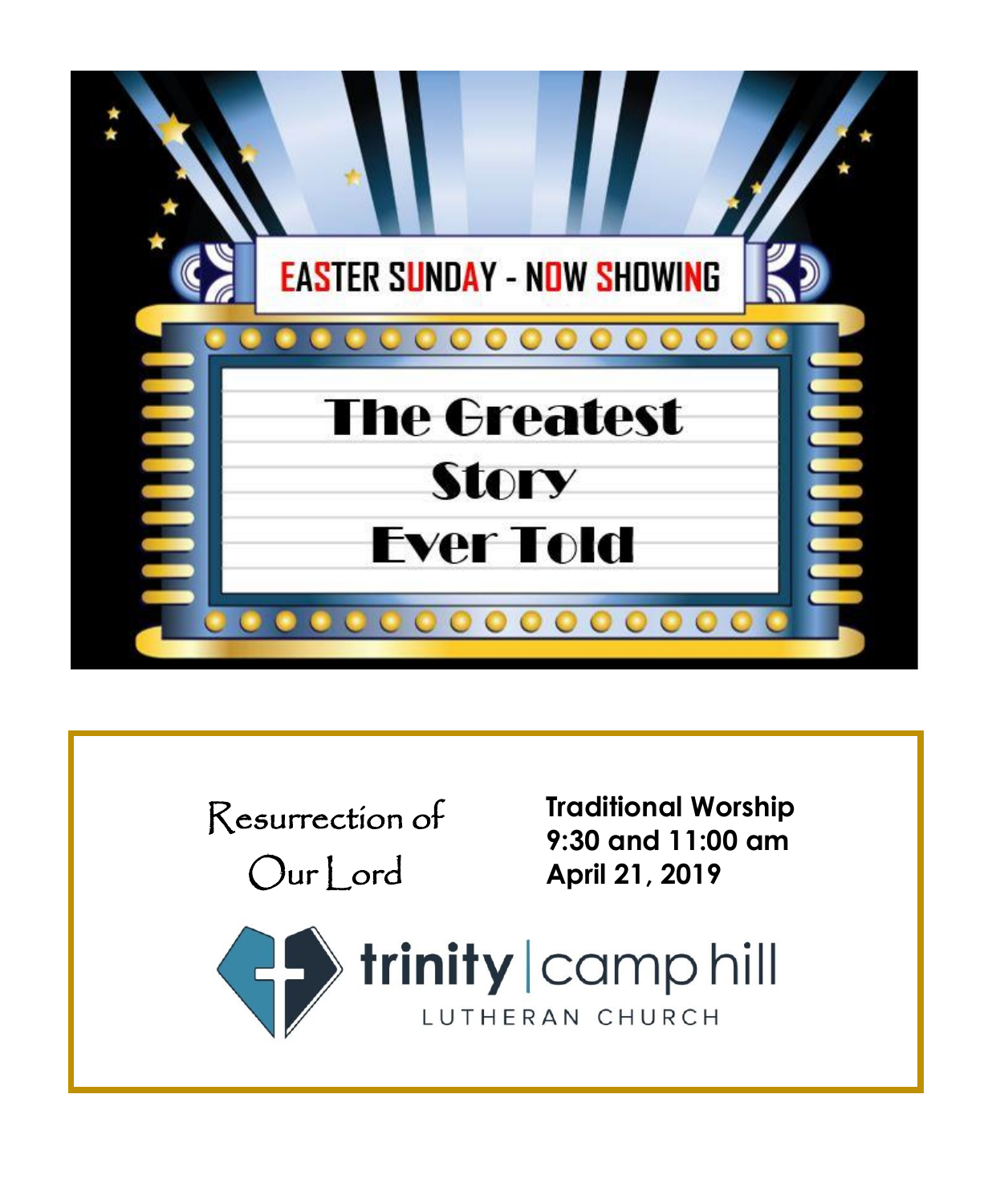

*Welcome to Trinity Lutheran Church! Please sign the red Worship Witness booklet to*  record your attendance with us this day, and indicate how many are communing. Then *pass the booklet to the worshipers beside you in your row. If you are a guest, name tags are available for you to wear---we would be delighted to greet you by name. Hearing assistance devices and large print bulletins are available from an usher.*

### **about today's service**

*"This is the day that the Lord has made; let us rejoice and be glad in it." God has indeed raised from the dead the one who was put to death "by hanging him on a tree." Alleluia! God allows Jesus to appear "to us who were chosen by God as witnesses" in holy baptism and invites us to eat and drink at the table of the risen Christ. Alleluia!*

**P: Presiding Minister A: Assisting Minister L: Lector C: Congregation**

## **+ Gathering +**

Prelude: (9:30) "Crown Him Triumphant" arr. Kevin McChesney *(Crown Him With Many Crowns and All Hail the Power of Jesus' Name)*

Adult Bells

Adult Bells

(11:00) "The Strife is O'er" arr. Drummond Wolff

Brass Ensemble

Welcome

[Stand]

Gathering Hymn No. 376: Thine is the Glory Judas Maccabaeus

Easter Greeting

- P: Alleluia! Christ is risen.
- **C: He is risen indeed. Alleluia!**

"The Strife is O'er" arr. Jeffrey Compton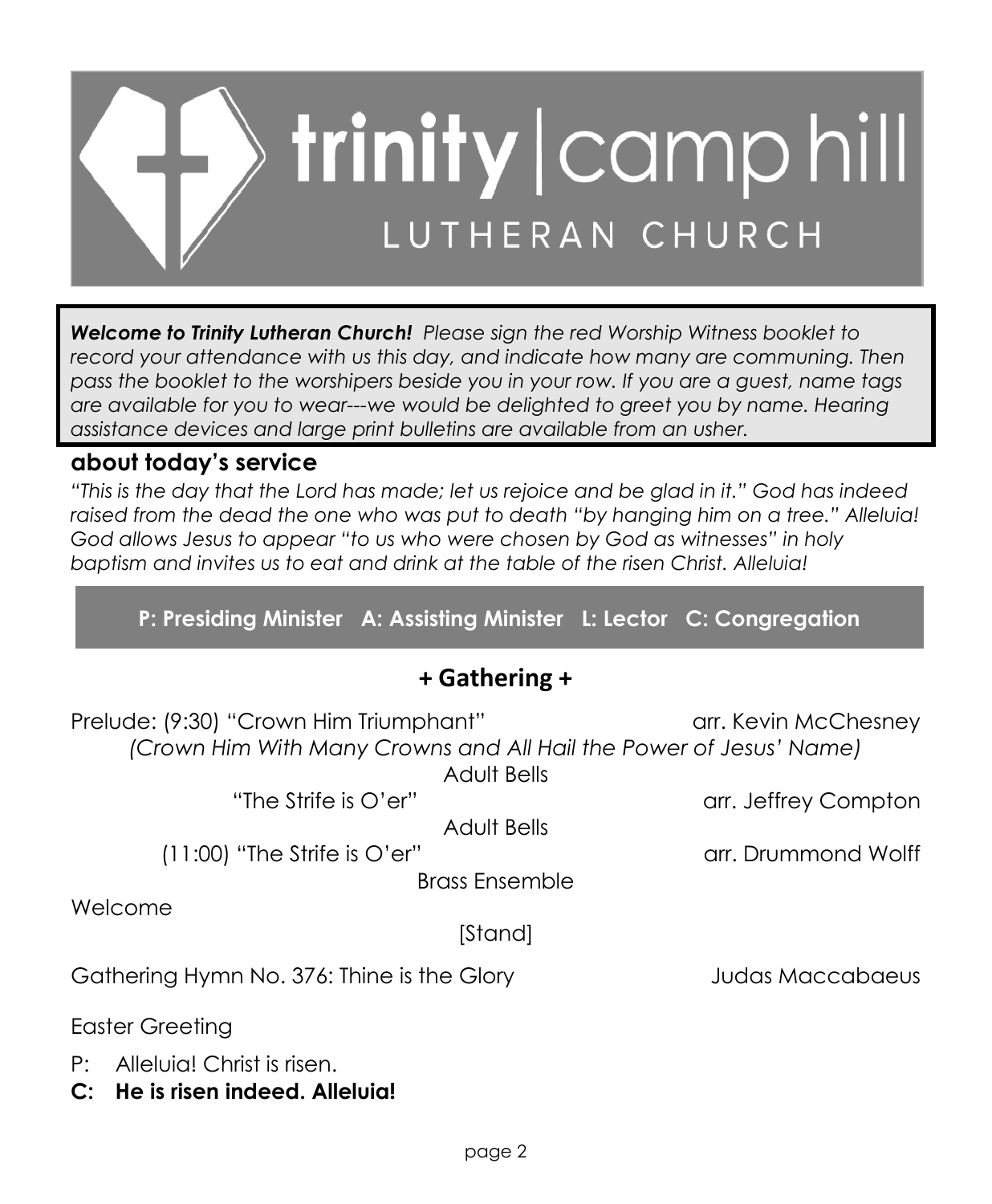- P: The grace of our Lord Jesus Christ, the love of God, and the communion of the Holy Spirit be with you all.
- **C: And also with you.**

Kyrie

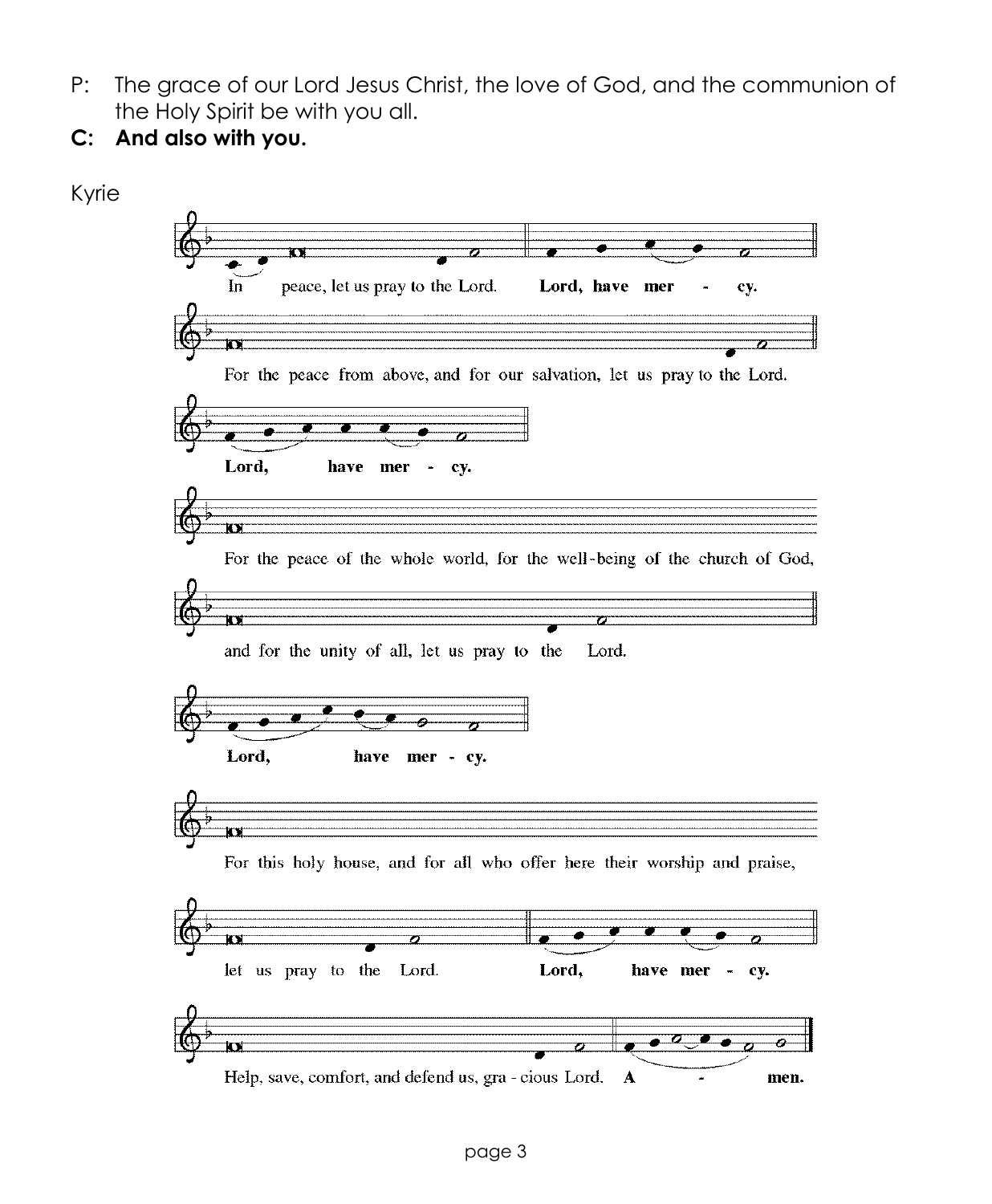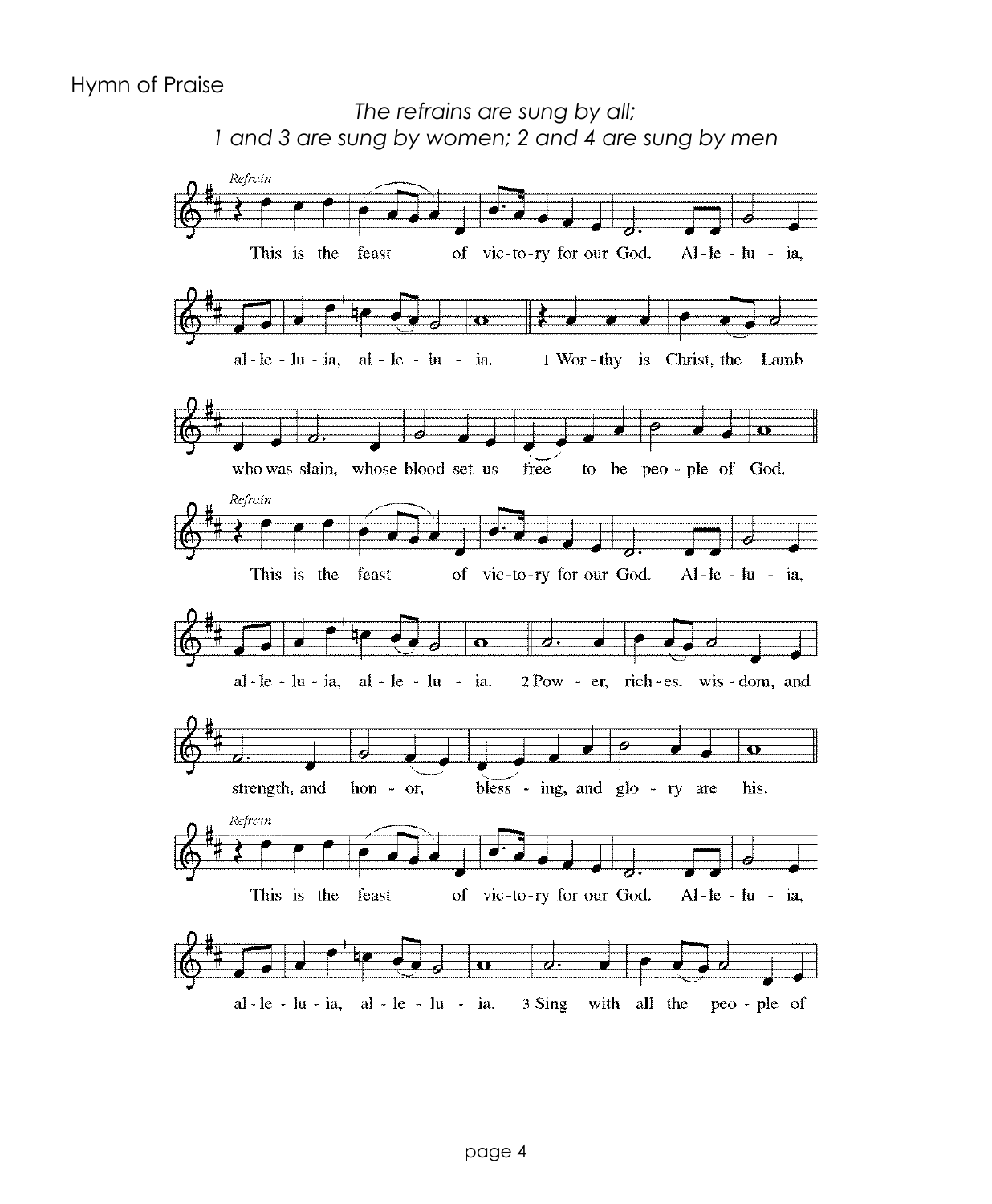

Prayer of the Day

- P: The Lord be with you.
- **C: And also with you.**
- P: Let us pray. God of mercy, we no longer look for Jesus among the dead, for he is alive and has become the Lord of life. Increase in our minds and hearts the risen life we share with Christ, and help us to grow as your people toward the fullness of eternal life with you, through Jesus Christ, our Savior and Lord, who lives and reigns with you and the Holy Spirit, one God, now and forever.
- **C: Amen.**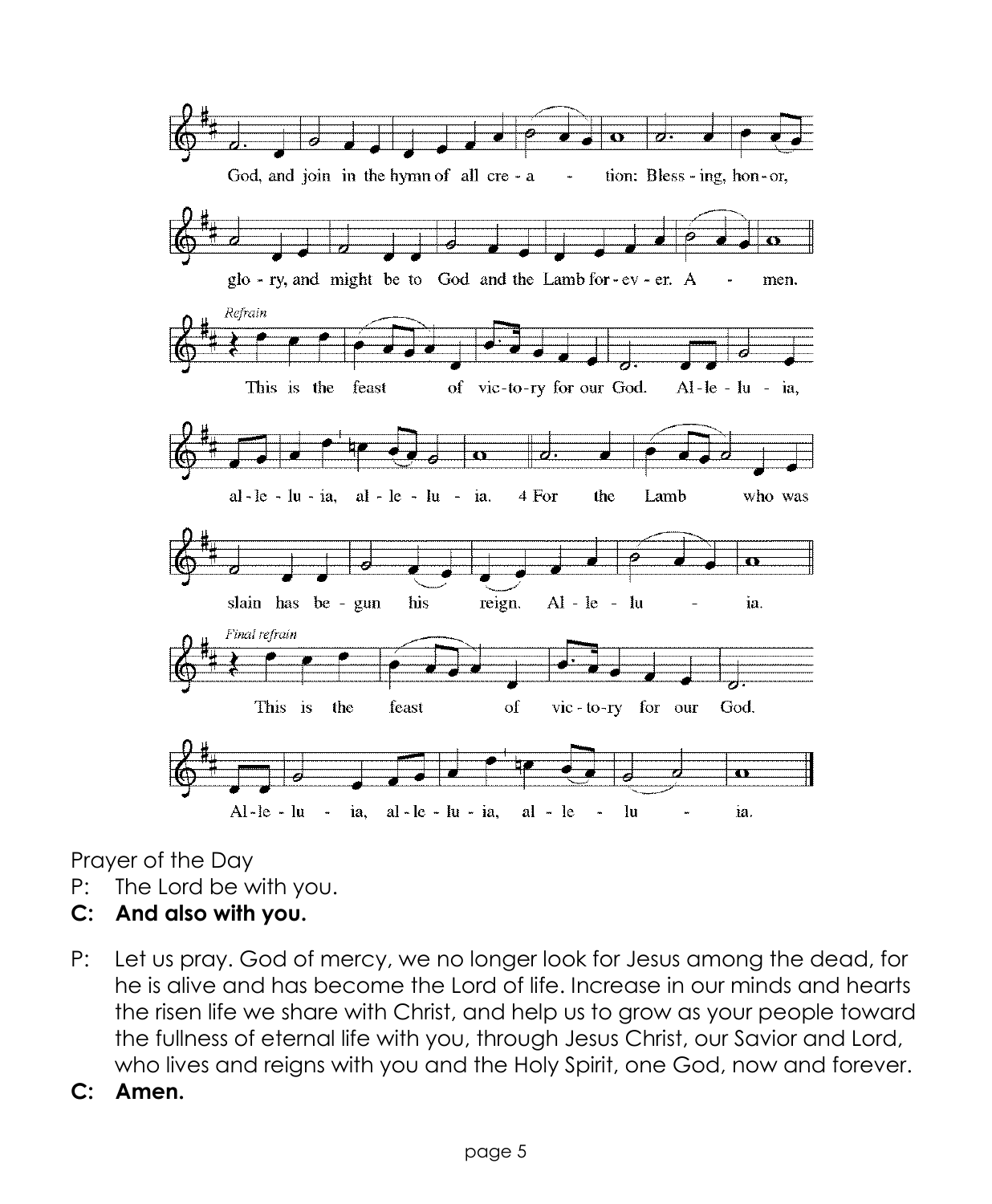## **+ Word +**

*Peter's sermon, delivered at the home of Cornelius, a Roman army officer, sums up the essential message of Christianity. Everyone who believes in Jesus, whose life, death, and resurrection fulfilled the words of the prophets, receives forgiveness of sins through his name.*

<sup>34</sup>Peter began to speak to [the people]: "I truly understand that God shows no partiality, <sup>35</sup>but in every nation anyone who fears him and does what is right is acceptable to him. <sup>36</sup>You know the message he sent to the people of Israel, preaching peace by Jesus Christ—he is Lord of all. <sup>37</sup>That message spread throughout Judea, beginning in Galilee after the baptism that John announced: <sup>38</sup>how God anointed Jesus of Nazareth with the Holy Spirit and with power; how he went about doing good and healing all who were oppressed by the devil, for God was with him. <sup>39</sup>We are witnesses to all that he did both in Judea and in Jerusalem. They put him to death by hanging him on a tree; <sup>40</sup>but God raised him on the third day and allowed him to appear, <sup>41</sup>not to all the people but to us who were chosen by God as witnesses, and who ate and drank with him after he rose from the dead. <sup>42</sup>He commanded us to preach to the people and to testify that he is the one ordained by God as judge of the living and the dead. <sup>43</sup>All the prophets testify about him that everyone who believes in him receives forgiveness of sins through his name."

- L: The word of the Lord.
- **C: Thanks be to God.**

*Paul describes the consequences of the resurrection, including the promise of new life in Christ to a world that has been in bondage to death. He celebrates the destruction of evil and the establishment of God's victorious rule over all.*

<sup>19</sup>If for this life only we have hoped in Christ, we are of all people most to be pitied. 20But in fact Christ has been raised from the dead, the first fruits of those who have died. <sup>21</sup>For since death came through a human being, the resurrection of the dead has also come through a human being; <sup>22</sup>for as all die in Adam, so all will be made alive in Christ. <sup>23</sup>But each in his own order:

Second Reading: 1 Corinthians 15:19-26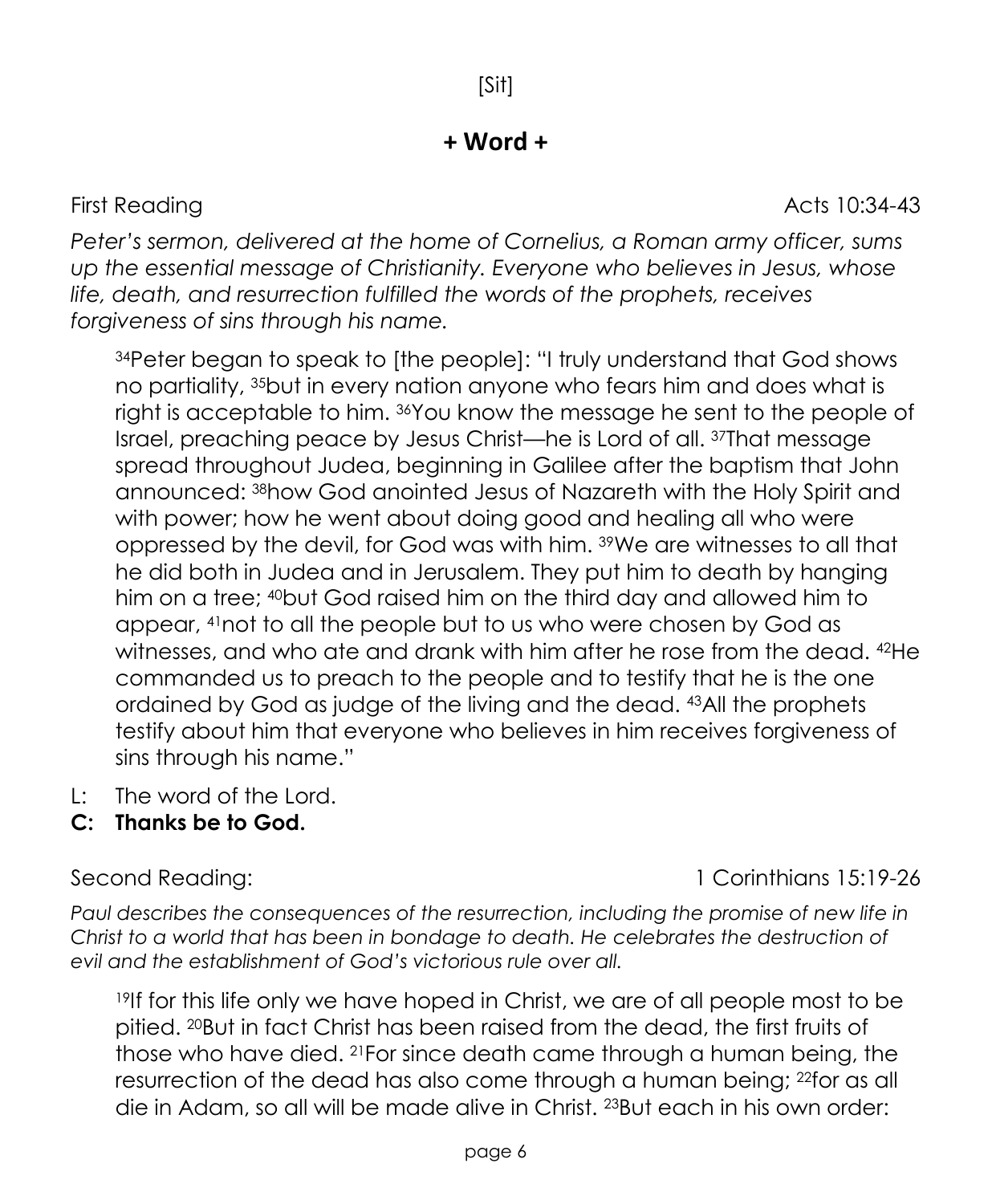Christ the first fruits, then at his coming those who belong to Christ. <sup>24</sup>Then comes the end, when he hands over the kingdom to God the Father, after he has destroyed every ruler and every authority and power. <sup>25</sup>For he must reign until he has put all his enemies under his feet. <sup>26</sup>The last enemy to be destroyed is death.

L: The word of the Lord.

### **C: Thanks be to God.**

Anthem: "Christ the Lord is Risen Again" Philip J. Stopford

*Christ the Lord is risen again, Christ hath broken every chain. Hark, angelic voices cry, singing evermore on high, Alleluia! He who gave for us his life, who for us endured the strife, is our Paschal Lamb today; we too sing for joy, and say Alleluia! He who bore all pain and loss comfortless upon the cross, lives in glory now on high, pleads for us, and hears our cry: Alleluia! He who slumbered in the grave is exalted now to save; now through Christendom it rings that the Lamb is King of kings. Alleluia! Thou, our Paschal Lamb indeed, Christ, thy ransomed people feed; take our sins and guilt away: let us sing by night and day Alleluia!* Chancel Choir and Instrumentalists

Children's Message

[Stand]

Gospel Procession:

*Turn to face the cross as it moves to the midst of God's people*

**Jesus Christ is risen today, Alleluia! Our triumphant holy day, Alleluia! Who did once upon the cross, Alleluia! Suffer to redeem our loss. Alleluia!**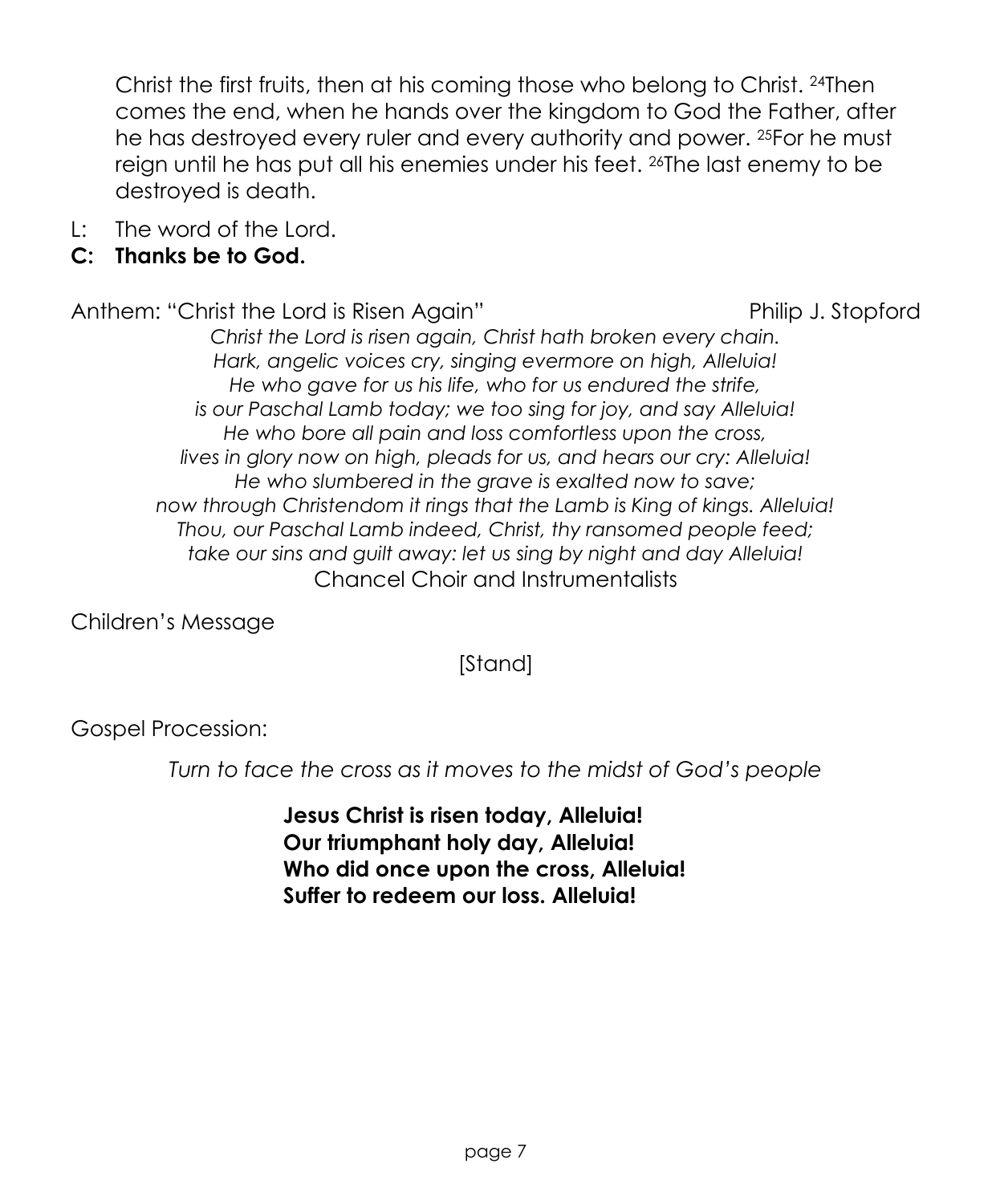P: The holy gospel according to St. Luke, the 24<sup>th</sup> chapter.

## **C: Glory to you, O Lord.**

Gospel Luke 24:1-12

*Evidently expecting to find Jesus' corpse, some of his women followers go to the tomb with embalming spices. After a perplexing encounter with the empty tomb and angelic visitors, the women become the first to proclaim the amazing news of resurrection.*

<sup>1</sup>On the first day of the week, at early dawn, [the women] came to the tomb, taking the spices that they had prepared. <sup>2</sup>They found the stone rolled away from the tomb, <sup>3</sup>but when they went in, they did not find the body. <sup>4</sup>While they were perplexed about this, suddenly two men in dazzling clothes stood beside them. <sup>5</sup>The women were terrified and bowed their faces to the ground, but the men said to them, "Why do you look for the living among the dead? He is not here, but has risen. <sup>6</sup>Remember how he told you, while he was still in Galilee, <sup>7</sup> that the Son of Man must be handed over to sinners, and be crucified, and on the third day rise again." <sup>8</sup>Then they remembered his words, <sup>9</sup>and returning from the tomb, they told all this to the eleven and to all the rest. <sup>10</sup>Now it was Mary Magdalene, Joanna, Mary the mother of James, and the other women with them who told this to the apostles. <sup>11</sup>But these words seemed to them an idle tale, and they did not believe them. <sup>12</sup>But Peter got up and ran to the tomb; stooping and looking in, he saw the linen cloths by themselves; then he went home, amazed at what had happened.

- P: The gospel of the Lord.
- **C: Praise to you, O Christ.**

*Sing as the procession returns:*

**Sing we to our God above, Alleluia! Praise eternal as his love; Alleluia! Praise him, all you heavenly host, Alleluia! Father, Son, and Holy Ghost. Alleluia**

[Sit]

Sermon: "The Greatest Story Ever Told" Pastor Jack M. Horner

[Stand]

page 8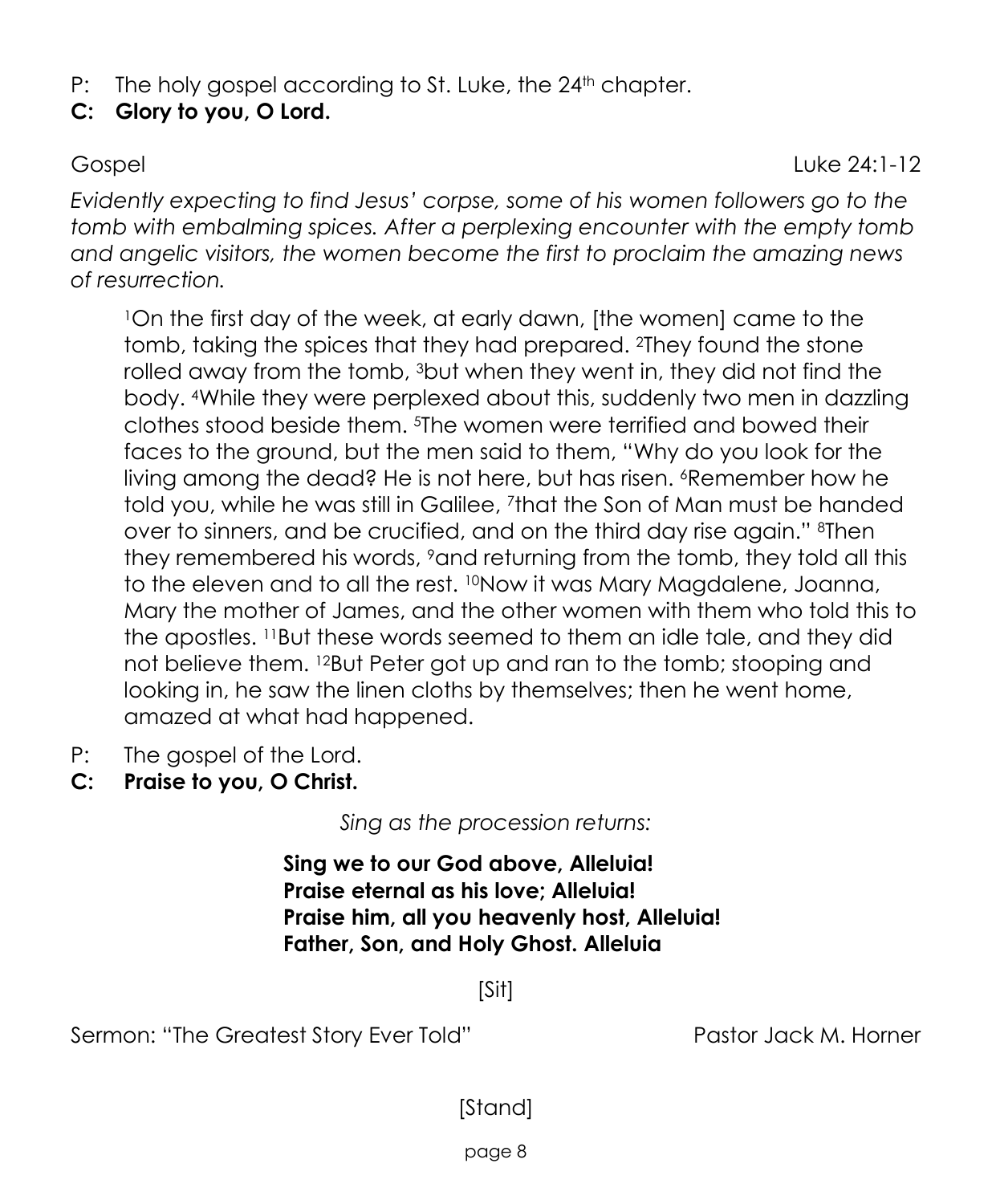Nicene Creed

**We believe in one God, the Father, the Almighty, maker of heaven and earth, of all that is, seen and unseen.** 

**We believe in one Lord, Jesus Christ, the only Son of God, eternally begotten of the Father, God from God, Light from Light, true God from true God, begotten, not made, of one Being with the Father; through him all things were made. For us and for our salvation he came down from heaven, was incarnate of the Holy Spirit and the virgin Mary and became truly human. For our sake he was crucified under Pontius Pilate; he suffered death and was buried. On the third day he rose again in accordance with the scriptures; he ascended into heaven and is seated at the right hand of the Father. He will come again in glory to judge the living and the dead, and his kingdom will have no end.**

**We believe in the Holy Spirit, the Lord, the giver of life, who proceeds from the Father and the Son, who with the Father and the Son is worshiped and glorified, who has spoken through the prophets. We believe in one holy catholic and apostolic church. We acknowledge one baptism for the forgiveness of sins. We look for the** + **resurrection of the dead, and the life of the world to come. Amen.**

Prayers of Intercession *Each petition ends:*

- A: Hear us, O God.
- **C: Your mercy is great.**

**+ Meal +**

Peace

- P: The peace of Christ be with you always.
- **C: And also with you.**

[Sit]

## **Offering**

Optional giving methods: Use the Give+ app on your mobile device • Use the Giving Station in the Gathering Space • Text an amount to 717-963-2281 (be sure to use a "\$") • Use the "DONATE" button on our website and e-blasts

Worship Witness: *(Please sign booklet and return to center aisle.)*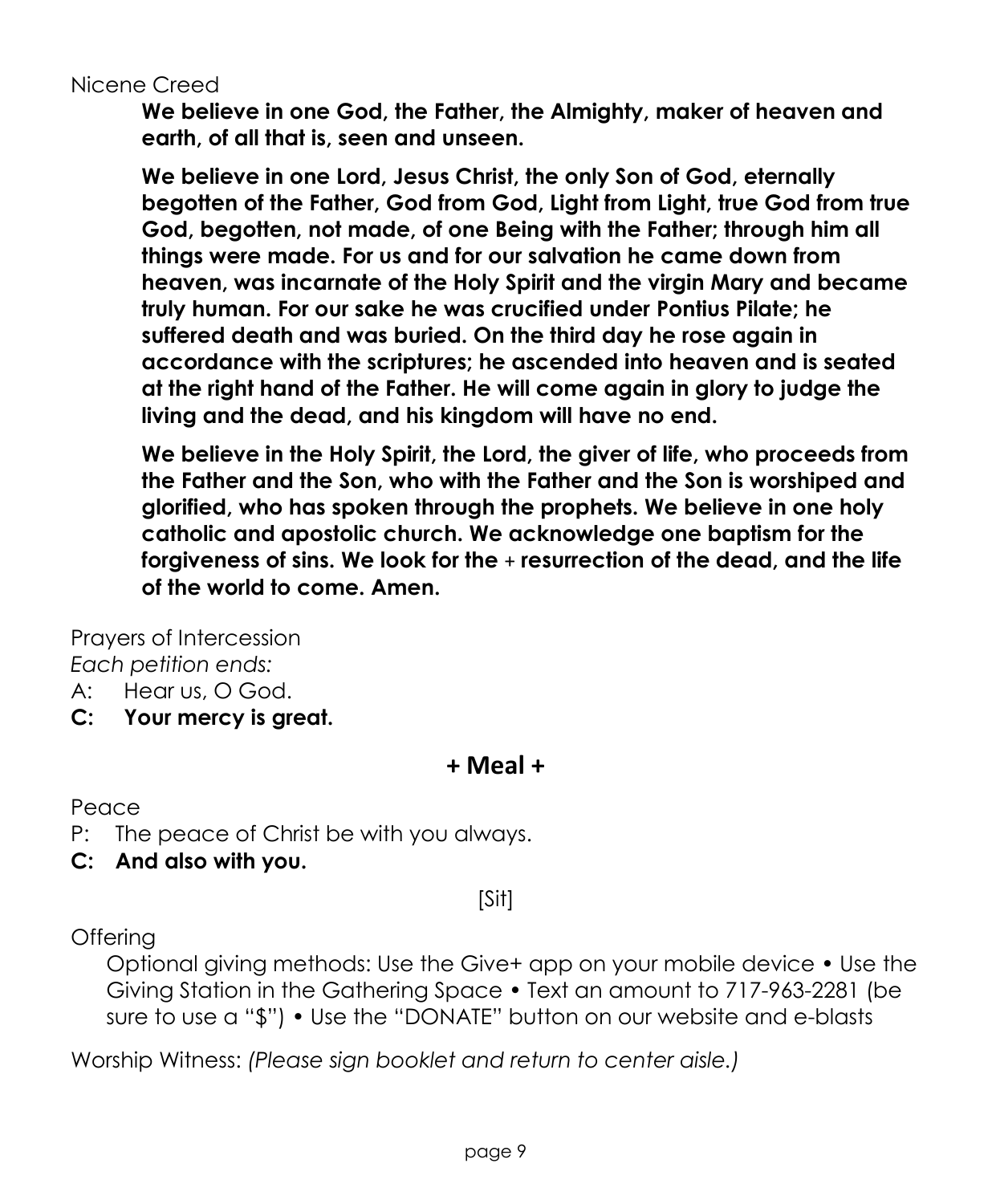Anthem: "Do You Know He's Arisen?" Dianne and Terry Randolph *Do you know he's arisen from the dead? Angel rolled away the stone. Mary looked in; the Lord was gone. Ran to tell what he had done. Jesus is arisen from the dead! Two walked on Emmaus road. Soon appeared the risen Lord. From him truth like fire they heard. Jesus is arisen… Peter, if your love is deep, feed my lambs and feed my sheep. Your path will be long and steep… Do you know he's arisen? Tell the world he's arisen from the dead!* Chancel Choir; Georgia Clements, piano



[Stand]

Offering Prayer

- A: Let us pray. Heavenly Father,
- **C: we welcome this day of Resurrection, with its opportunity to bring gifts to a living God. Receive these offerings as our joyful celebration, of your new life and reign in Jesus your Son. And through the bread and wine we have presented, share your new life with us. Through the same Jesus Christ our Lord. Amen.**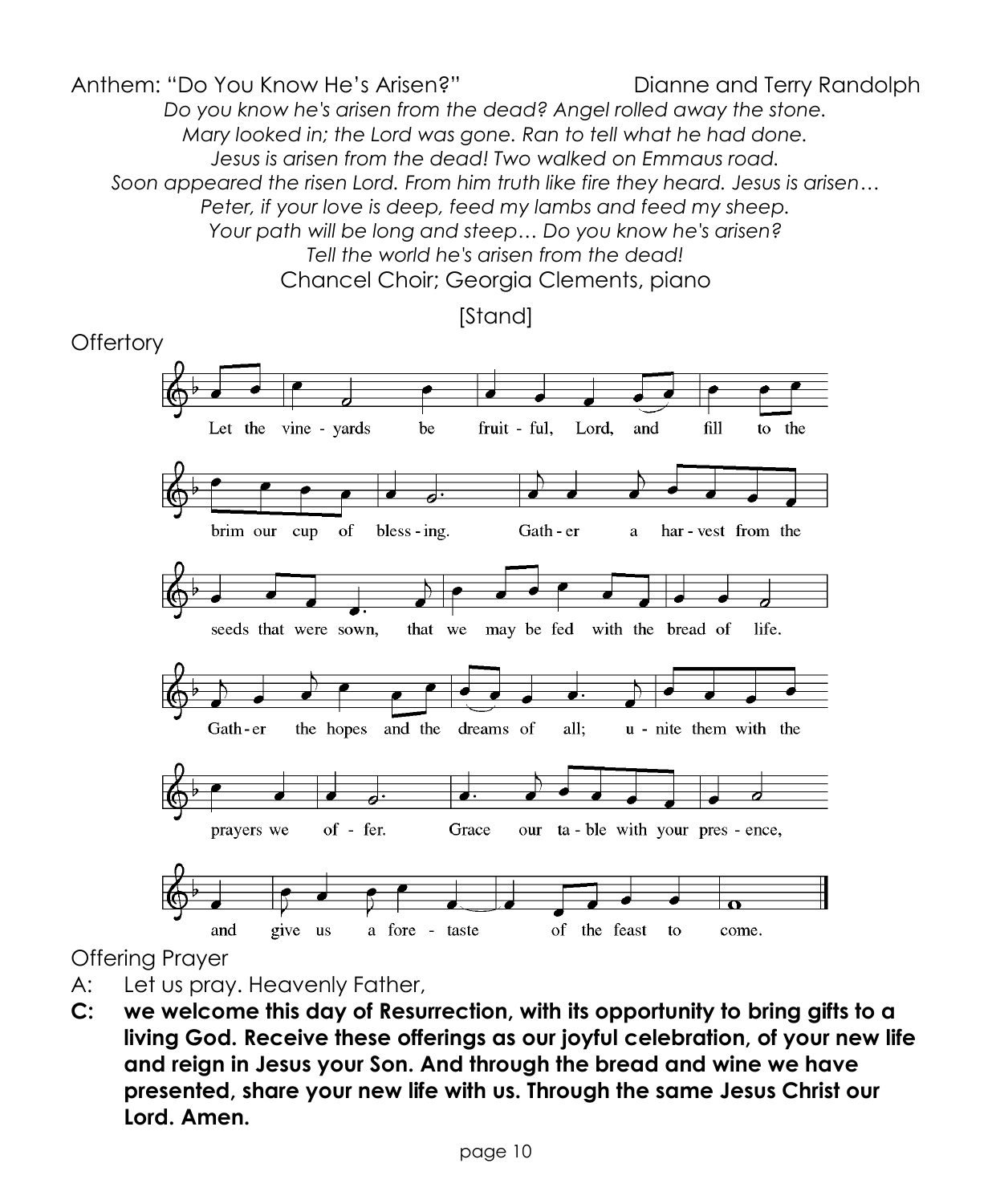Great Thanksgiving



Proper Preface

P: It is indeed right, our duty and our joy ... we praise your name and join their unending hymn:

Holy, Holy, Holy

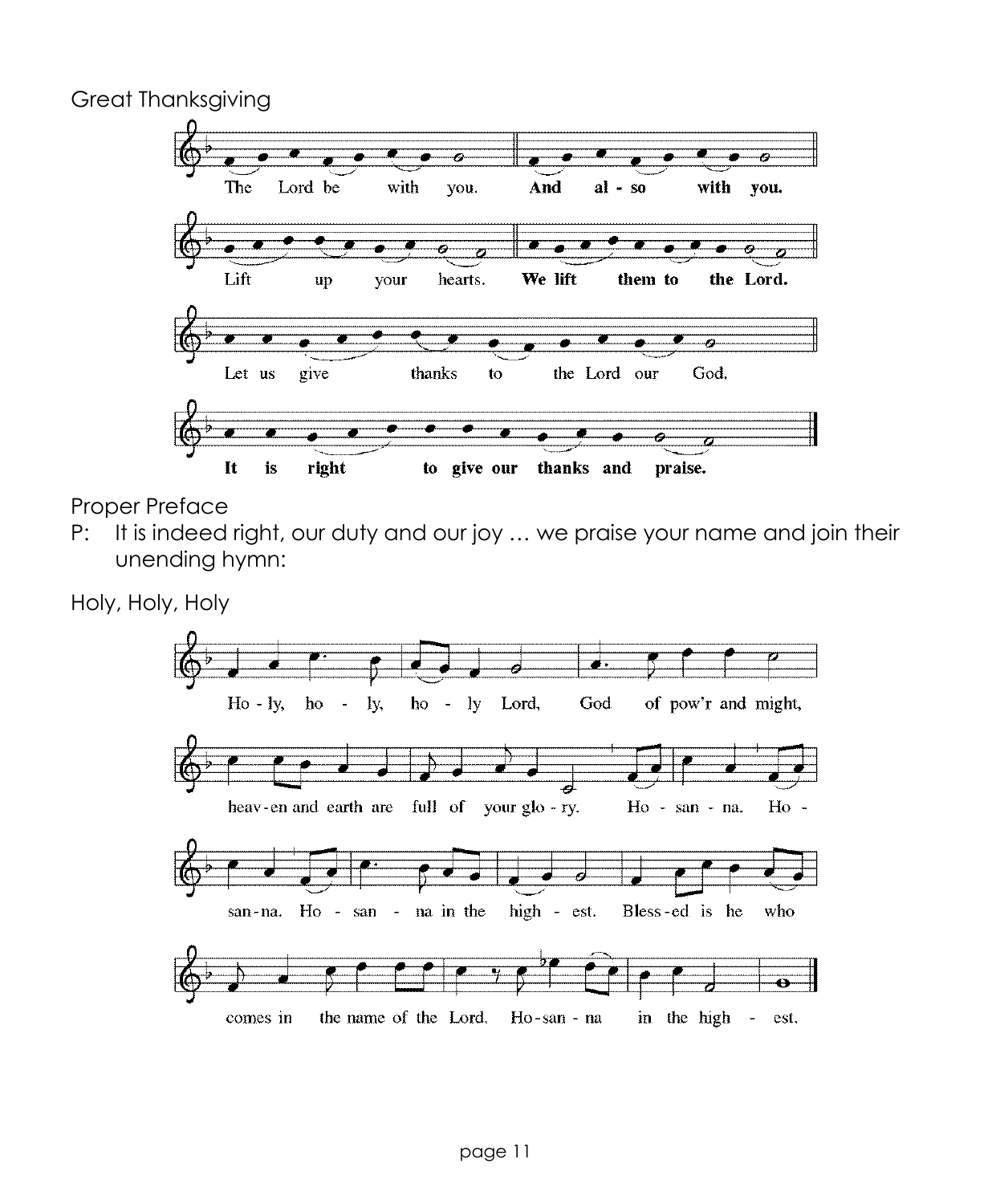Eucharistic Prayer

P: Joy and gladness are our song, redeeming God, for in your conquest of death we see the destiny of every hope in you. Come among us in the power of your Holy Spirit, that your children may be blessed with power and grace, and that this bread and cup may become for us the body and blood of your Son Jesus Christ;

*In the night in which he was betrayed, our Lord Jesus took bread, and gave thanks; broke it, and gave it to his disciples, saying: Take and eat; this is my body, given for you. Do this for the remembrance of me.*

*Again, after supper, he took the cup, gave thanks, and gave it for all to drink, saying: This cup is the new covenant in my blood, shed for you and*  for all people for the forgiveness of sin. Do this for the remembrance of *me.* 

P: Great is the mystery of faith.

## *C: Christ has died; Christ is risen; Christ will come again.*

P: Hope and glory are our breath, merciful God, for you have rolled away the stone of despair, the stone of oppression, the stone of lament, the stone of grief, the stone of death, the stone of sin, the stone of fear. Come and stand among us and breathe on us your peace, breathe on us your power, breathe on us your eternal life, that all who labor, all who stumble, all who hunger, and all who fall shall meet you in the breaking of the bread and be lifted up by your touch. Shape your church to be your risen body; make our scars beautiful like your scars, make our lives life-giving like your life, and make our communion holy with your saints, until you come again in glory and we eat with you in your kingdom, Father, Son and Holy Spirit, ever one God.

## **C: Amen.**

## The Lord's Prayer

**C: Our Father who art in heaven, hallowed be thy name, thy kingdom come, thy will be done, on earth as it is in heaven. Give us this day our daily bread; and forgive us our trespasses as we forgive those who trespass against us; and lead us not into temptation, but deliver us from evil. For thine is the kingdom, and the power, and the glory forever and ever. Amen.**

Invitation to Communion

- P: Now let us feast this Easter day on Christ, the bread of heaven.
- **C: Hallelujah! Thanks be to God.**

[Sit]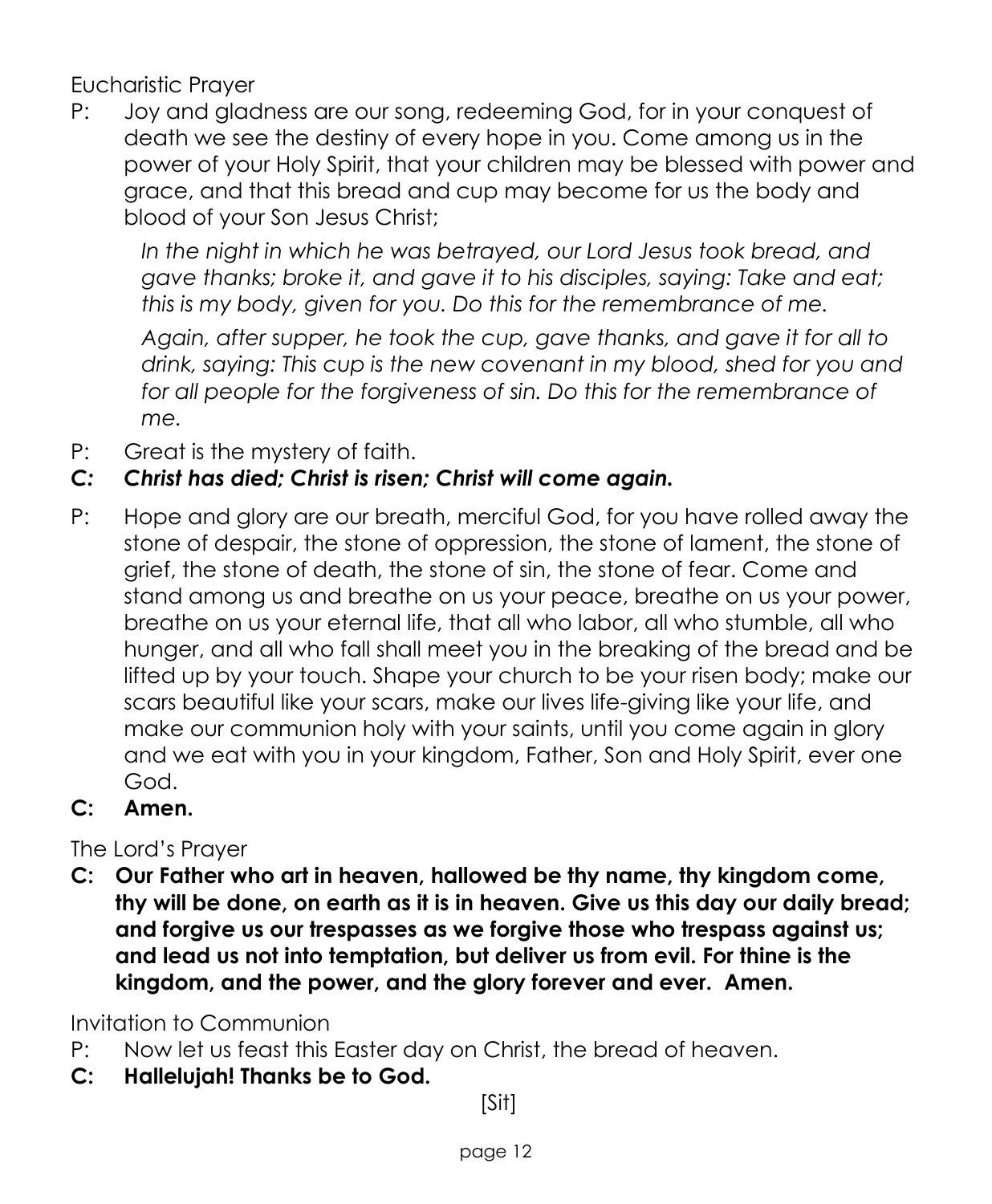

### Distribution of Holy Communion

*We invite all Christians to the Lord's Table to celebrate the real presence of Christ in the Sacrament. Communion will be offered at several stations on the floor of the Nave, and in the balcony. Please follow the instruction of the ushers. Communion is by intinction. You will receive a wafer. Dip it in the chalice of wine before consuming. You may then*  return to your seat or come to the altar rail for prayer. Children and adults who aren't *communing may come forward to receive a blessing. As a gesture of hospitality, we use dealcoholized wine (less than .5% alcohol). In addition, we offer gluten-free wafers, available upon request – please ask at the time of communion. There will additional communion stations at the rear of the Nave, and in the balcony. Please follow the instructions of the ushers.*

Solo: "Who is This Man?" David Naylor

*Who is this man? I need to know; Who sees into my very soul? How is it so that at first glance I feel I know Him from days gone by? What is this longing in my heart? That without knowing Him, I feel eternal life. Who is this man? I need to know; Who calms the seas and stills my soul? What kind of man can teach of peace in whispered words that cut into my heart? What kind of man is this I'm seeing, that without knowing Him, I feel eternal love? Who is this man that beckons me to walk the pathways where He leads? Who is this man who draws me near? And without knowing me, offers eternal life. And then I saw Him on the cross. I saw the nails on hands and feet. My broken heart reached out to His; Who is this man? I want to know! And then with tear-filled eyes I watched Him die!*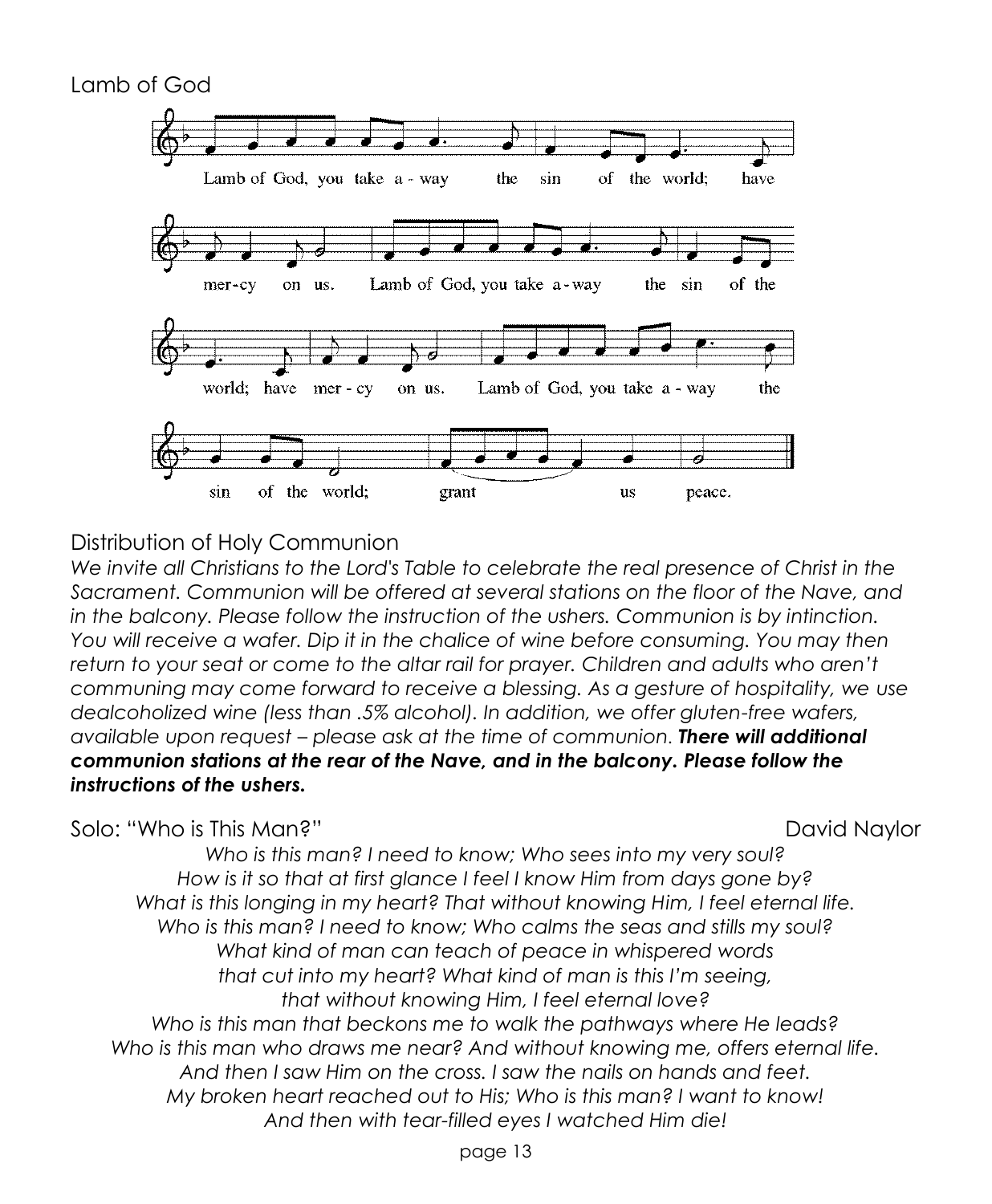**Portions of the service are reprinted from: Evangelical Lutheran Worship**, Copyright © 2006 Augsburg Fortress. *Sundays & Seasons*, Copyright © 2019 Augsburg Fortress. Used by permission of Augsburg Fortress License #

*Who is this man, I think I know, Who sees into my very soul? For I was blind but now I see with vision blessed with light from heaven above. What would I give to see His face again? I'll give my heart, I'll give my life, my all! This man I know!* Ron Livingston, soloist

Hymns: 379, 373

# [Stand]

Post Communion Blessing and Prayer

- P: The body and blood of our Lord Jesus Christ strengthen you and keep you in his arace.
- **C: Amen.**
- A: Living God, you have greeted us in our brokenness and nourished us with the body of Christ, broken for us. Risen to new life with you, send us now to bear your healing love into the wounded world, in the name of our risen Savior and Lord.
- **C: Amen.**

Anthem: "Hallelujah" (Messiah) Geo. Fred. Handel

*Hallelujah! For the Lord God omnipotent reigneth. The kingdom of this world has become the kingdom of our Lord and of His Christ, and He shall reign forever and ever. King of kings and Lord of lords. Hallelujah!* Chancel Choir and Instrumentalists

## **+ Sending +**

Blessing

P: May God who has brought us from death to life fill you with great joy. Almighty God, Father, + Son, and Holy Spirit, bless you now and forever.

## **C: Amen.**

Dismissal

23686.

P: Alleluia! Christ is risen.

## **C: He is risen indeed. Alleluia!**

P: You are the body of Christ raised up for the world. Go in peace. Share the good news.

## **C: Thanks be to God.**

Postlude: Toccata (Symphony No. 5) Charles-Marie Widor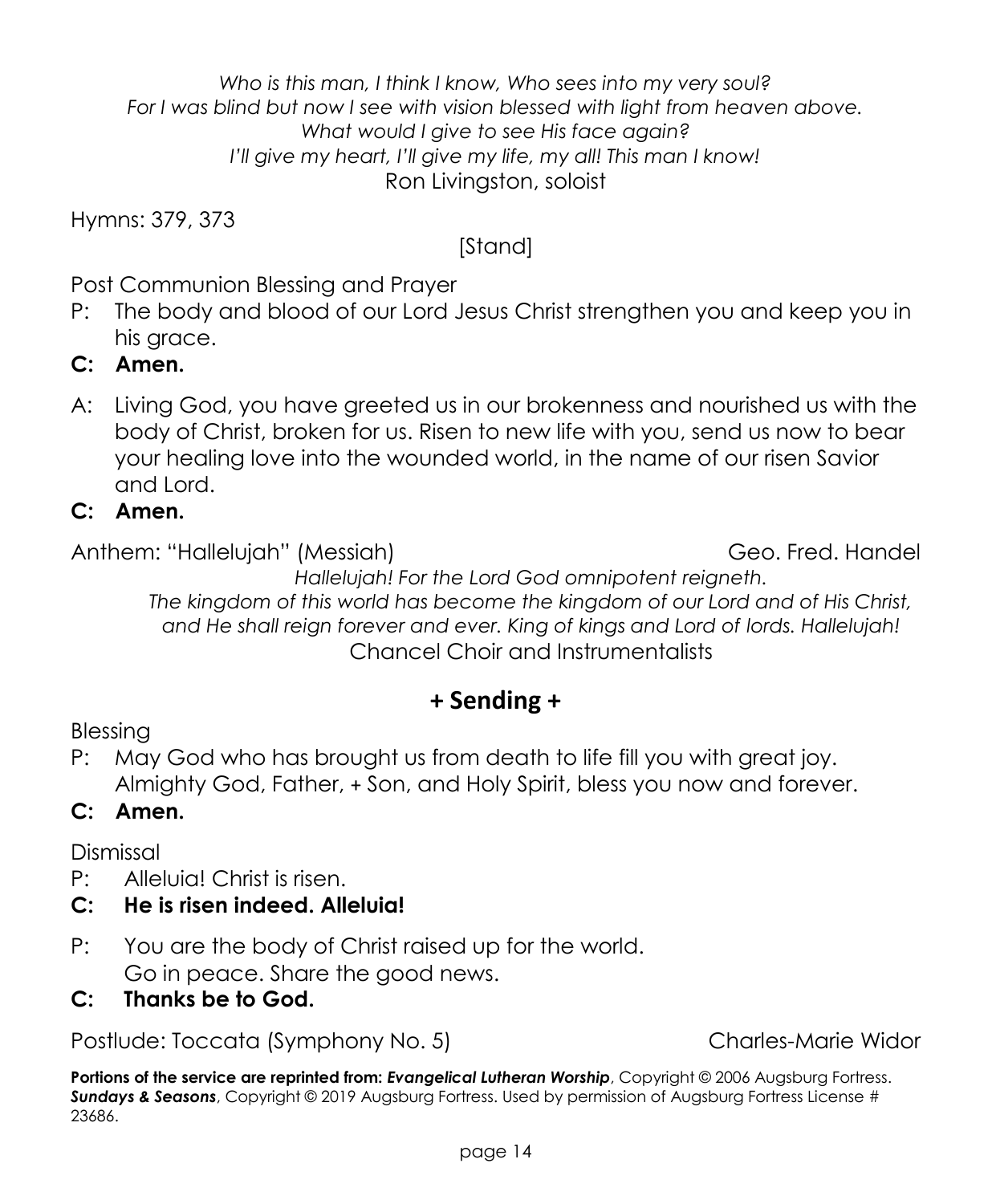*Portions of the service were adapted from Feasting on the Word Worship Companion and the Lutheran Church of Australia's Worship Planning Page. Used by permission.*

We would like to offer a special welcome to Messiah College brass players Mitch Weaver, Austin Funkhouser, Mike Harcrow, Austin Donat and Sarah Hartman to Trinity this morning.

# Join us next week

 $+ + +$ 

Humor Sunday

# *We celebrate the resurrection and Christs victory over sin, death and devil*

# *We'll focus on "touching God" with a touch of humor* Pastor John Brock

# **worship leaders**

**Presiding Minister:** The Reverend Elizabeth E. Frey **Preacher:** The Reverend Dr. Jack M. Horner **Assisting Minister:** (9:30) Ron Livingston; (11:00) Nancy Martin **Lector:** (9:30) Michelle Addams; (11:00) Jim Fox **Communion Assistants:** (9:30) Julie Stambaugh, Grace Hoyt, Gregory Woods, Karen Seivard, Margaret Parker, Bob Zimmerman, Amy Koch, Michele Addams, Nancy Martin, Jim Fox, Mary Ann Klementik, Christine Ream; (11:00) Ben Yoffee, Barbara Kriebel, Marianne Brock, Catherine Brommer, Joe and Judy Hunter, Steve Chevarria, Jim Fox, Virginia Ely, George Wirt, Brian Falck, Martha Herold **Crucifer:** (9:30) Xander Bishop; (11:00) Liam Tauriello **Book Bearer:** (9:30) Jackson Seivard; (11:00) Elana Kanelos **Torch Bearers**: (9:30) Nicole Purnell, Ella Falck; (11:00) Alicia Hahn, Alexa Kanelos **Soundboard:** (9:30) Rob Hoyt; (11:00) Jim Kincaid **Greeters:** (9:30) Steve Kauffman (head greeter), Betsy Updegraff, Lana Glaser; (11:00) Debbie Savidge (head greeter), Richard and Ardelle Barry, Neil and Jeanie Bentzel **Ushers:** John Lingenfelter and Bruce Bigelow (head ushers), Frank Bertovich, Dorine Bollinger, John Brady, Joseph Dixon, Zach Dixon, David and Derrick Edmiston, Jesse and Jacqueline Fosselman, Jason and Karen Gavenda, Brad

Hollinger, Bill Miller, Mike Schmehl, Brett Warren